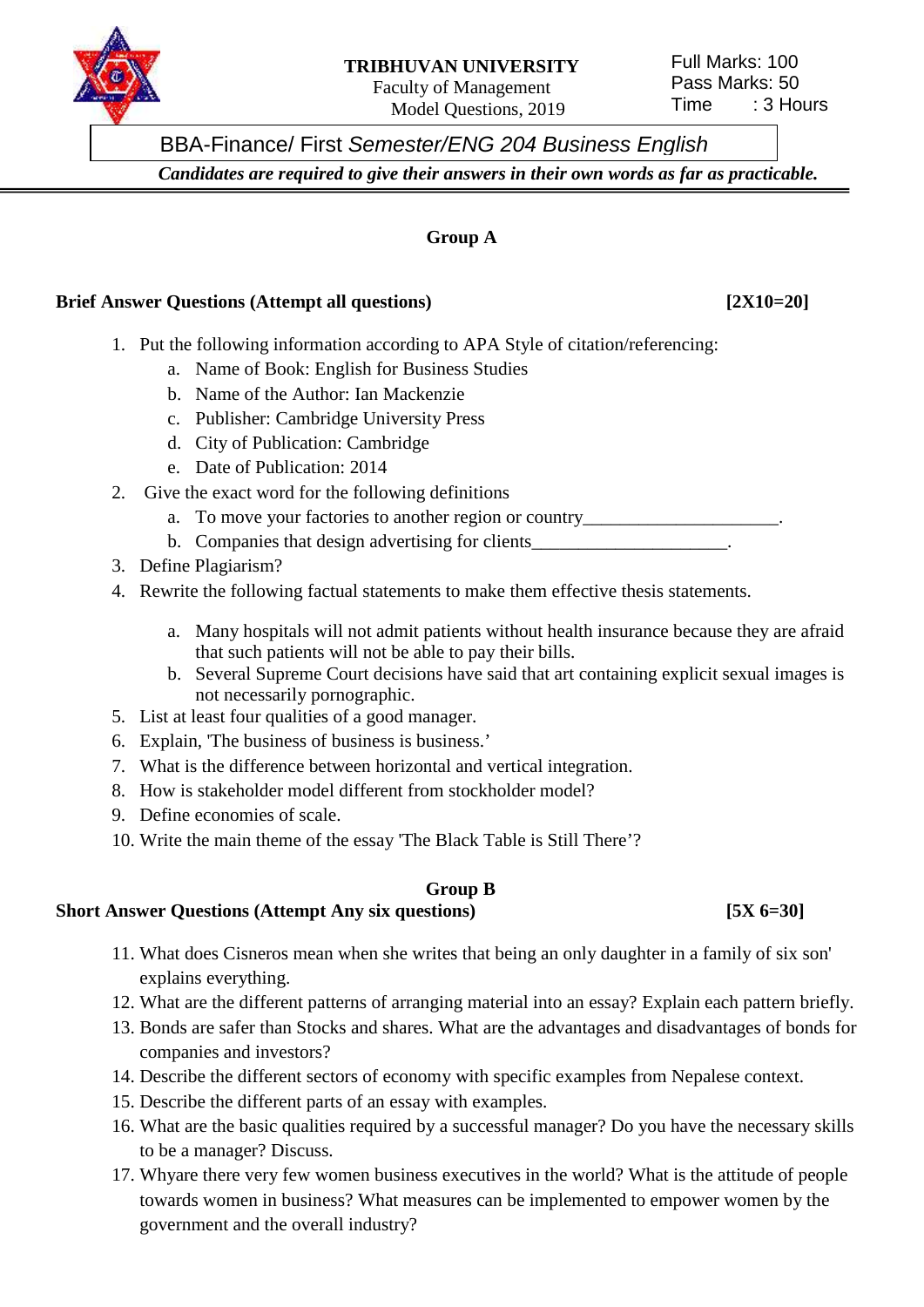# **Group C Long Answer type Questions (Attempt Any three Questions) [3X10=30]**

- 18. What is writing process? Explain briefly each steps of writing process with example.
- 19. What do you mean by cross-cultural management? How do you manage a multinational where individualists, collectivists, particularists, and universalists work proportionately?
- 20. Describe Douglas McGregor's Theory X and Y Abraham Maslow's 'hierarchy of need' in relation to work and motivation.
- 21. Chaudhary roup is inaugurating a new hotel in Kathmandu. Being a reporter, write a news report to be published in your newspaper.

### **Group D**

**(Case Study/comprehensive question) 22. Read the following passage carefully and answer the questions that follow. [5x4=20]**

#### **DOING THE BUSINESS**

#### *Roisin Ingle hears how efficient management structures are vital for success.*

The need for a solid structure within all business entities is "absolutely fundamental", according to Ms. Angela Tripoli, a lecturer in Business Administration at University College Dublin. "Organizational structure concerns who reports to whom in the company and how different elements are grouped together. A new company cannot go forward without this and established companies must ensure their structure reflects their target markets, goals and available technology".

Depending on their size and needs there are several organizational structures companies can choose from. Increasingly though, in the constantly evolving business environment, "many firms are opting for a kind of hybrid of all of them".

The most recognizable set up is called the functional structure where a fairly traditional chain of command (incorporating senior management, middle management and junior management) is put in place. The main benefit of this system is clear lines of communication from top to bottom but it is generally accepted that it can also be a bureaucratic set up which does not favour speedy decision-making.

More and more companies are organizing themselves along product lines where companies have separate divisions according to the product that is being worked on. "In this case the focus is always on the product and how it can be improved".

The importance for multinational companies of a good geographic structure, said Ms. Tripoli, could be seen when one electrical products manufacturer produced an innovative rice cooker which made perfect rice - according to western standards. When they tried to sell it on the Asian market the product flopped because there were no country managers informing them of the changes that would need to be made in order to satisfy this more demanding market. 59

The matrix structure first evolved during a project developed by NASA when they needed to pool together different skills from a variety of functional areas. Essentially the matrix structure organizes a business into project teams, led by project leaders, to carry out certain objectives. Training is vitally important here in order to avoid conflict between the various members of the teams. During the 1980s a wave of restructuring went through industry around the globe. This process, known as delayering, saw a change in the traditional hierarchical structures with layers of middle management being removed. This development was, driven by new technology and by the need to reduce costs. The overall result was organizations that were less bureaucratic.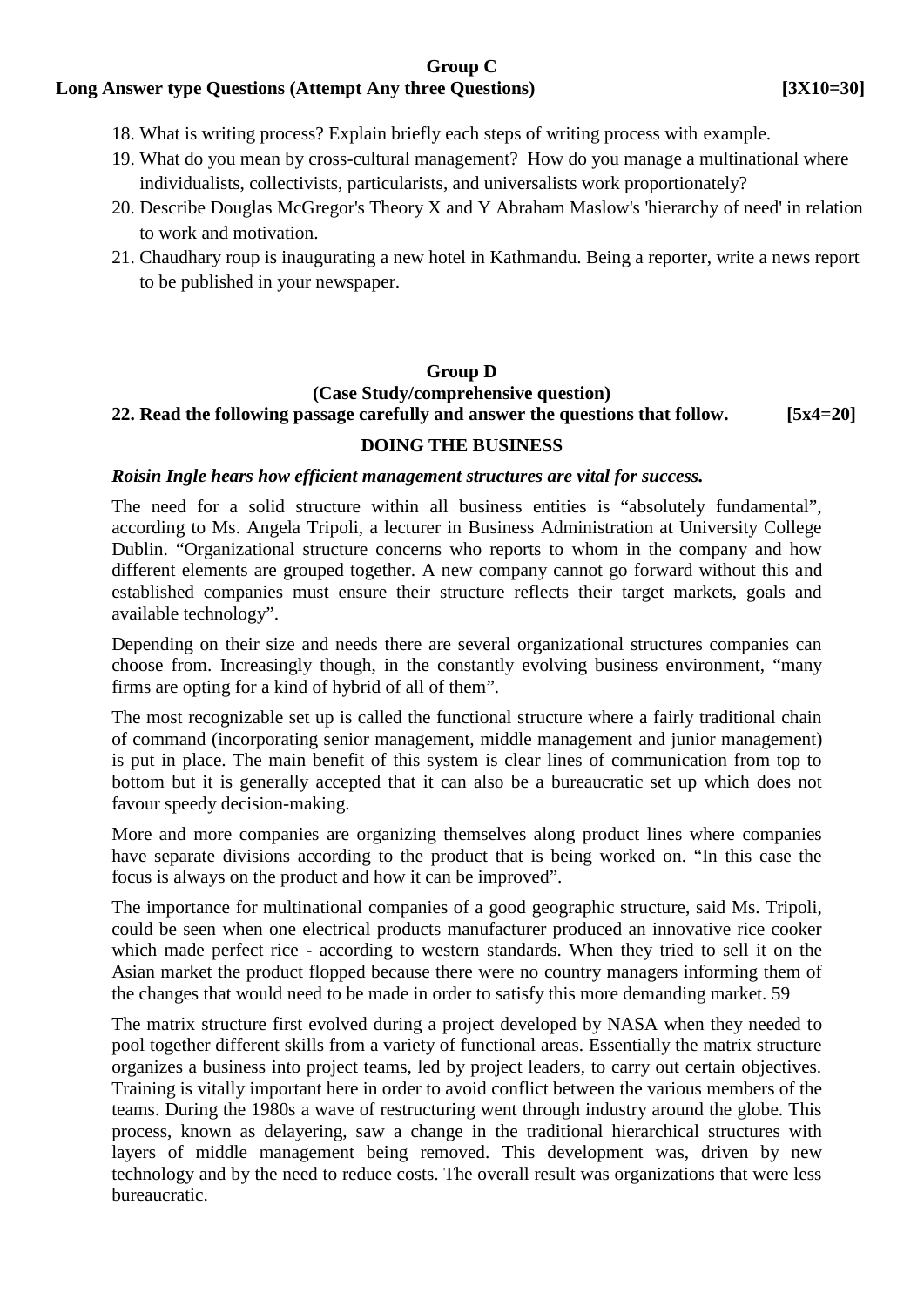The delayering process has run its course now. Among the trends that currently influence how a company organizes itself is the move towards centralization and outsourcing. Restructuring has evolved along with a more "customer-centric" approach that can be seen to good effect in the banks. They now categorize their customers and their complex borrowing needs into groups instead of along rigid product lines.

Another development can be seen in larger companies, which are giving their employees more freedom to innovate in order to maintain a competitive edge. Ms. Julia MacLauchlan, Director of Microsoft's European Product Development Centre in Dublin, said the leading software company had a very flat organizational structure. "There would not be more than around seven levels between the average software tester and Bill Gates", she said.

Microsoft is a good example of a company that is structured along product lines. In Ireland, where 1,000 employees work on localization of the software for all Microsoft's markets, the company is split up into seven business units. Each unit controls the localization of their specific products while working closely with the designers in Microsoft's Seattle Headquarters.

It works, said Ms. MacLauchlan, because everyone who works in the unit is "incredibly empowered". "Without a huge bureaucratic infrastructure people can react a lot more quickly to any challenges and work towards the company's objectives".

## **Answer the following Questions.**

- a) Find organizational structures described in the text for each for the definitions.
	- i. A cross-functional structure where people are organized into project teams.
	- ii. A structure rather like the army, where each person has their place in a fixed hierarchy.
- iii. A structure that enables a company to operate internationally, country by country.
- iv. A structure organized around different products.
- b) What were the reasons for delayering and what were the results?
- c) How does Julia MacLauchlan describe Microsoft's organizational structure?
- d) If you work for a company or organization, what structure would you choose? Why? Offer at least two reasons.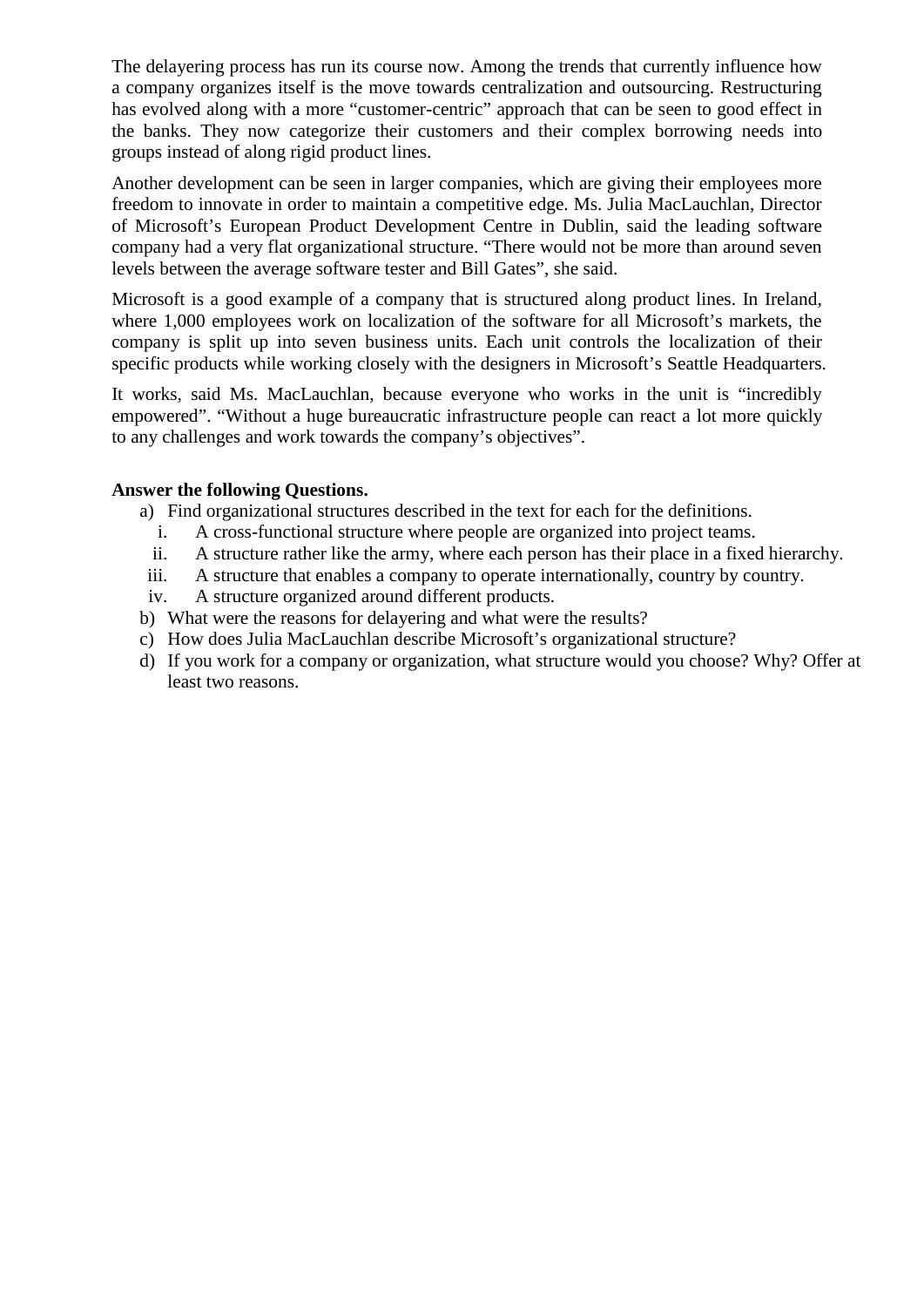

BBA-Finance/ First Semester/ ECO 201: Microeconomics

*Candidates are required to give their answers in their own words as far as practicable.*

# **Group 'A'**

# **Brief Answer Questions ( Attempt all Questions) [10x2=20]**

- **1.** What is micro- dynamic equilibrium?
- **2.** Demand function for ice-cream is given by  $Qi = a bPi$ . What is the meaning of 'a' and 'b' in the demand function of ice-cream?
- **3.** What are the determinants of demand for domestic airlines services of 'Nepal Airlines' of Nepal.
- **4.** Calculate elasticity of supply at price Rs.20 in supply function  $Q_s = 20 + 0.5P$
- **5.** Give reason for convexity of indifference curve?
- **6.** State the condition of equilibrium of the producer to maximize output at given cost constraint.
- **7.** What is the relationship between short run average cost curve (SAC) and long run cost curve (LAC) of a firm?
- **8.** Give four examples of monopolistic market of Nepal.
- **9.** Give reason for downward sloping demand curve for land.
- **10.** A firm's total cost is Rs. 20 million and total revenue is Rs. 15 million. Calculate the total profit of the firm. If the firm's fixed cost is Rs. 6 million, should the firm stay in business? Give reason.

# **Group 'B' Short Answer Questions(Attempt any six Questions) [6x5=30]**

- **11.** Explain the scope of microeconomics.
- **12.** Differentiate between single variable demand function and multivariable demand function.
- **13.** Let a consumer has fixed budget Rs. 4,000, price of X good is Rs. 200 and price of Y good is Rs. 400. Sketch the consumer's budget constraint and show the consumer's equilibrium if the consumer splits the budget equally between the X and Y good.
- **14.** Explain the marginal rate of technical substitution.
- **15.** Differentiate between accounting cost and economic cost.
- **16.** How the price is determined under monopoly market in long run?
- **17.** The new company The Hair Cuttery is ready to start hiring hair stylists. The price of haircuts is Rs 150 and the production function is given in following table.

| Hair stylists                 |  |    |    |    |    |
|-------------------------------|--|----|----|----|----|
| <b>Total Haircuts Per Day</b> |  | 24 | 30 | 35 | 39 |
| <b>Marginal Product</b>       |  |    |    |    |    |
| Value of the Marginal Product |  |    |    |    |    |

The wage paid to hair stylists is Rs 900 per day. Complete the table and find the profit maximizing number of hair stylists to hire.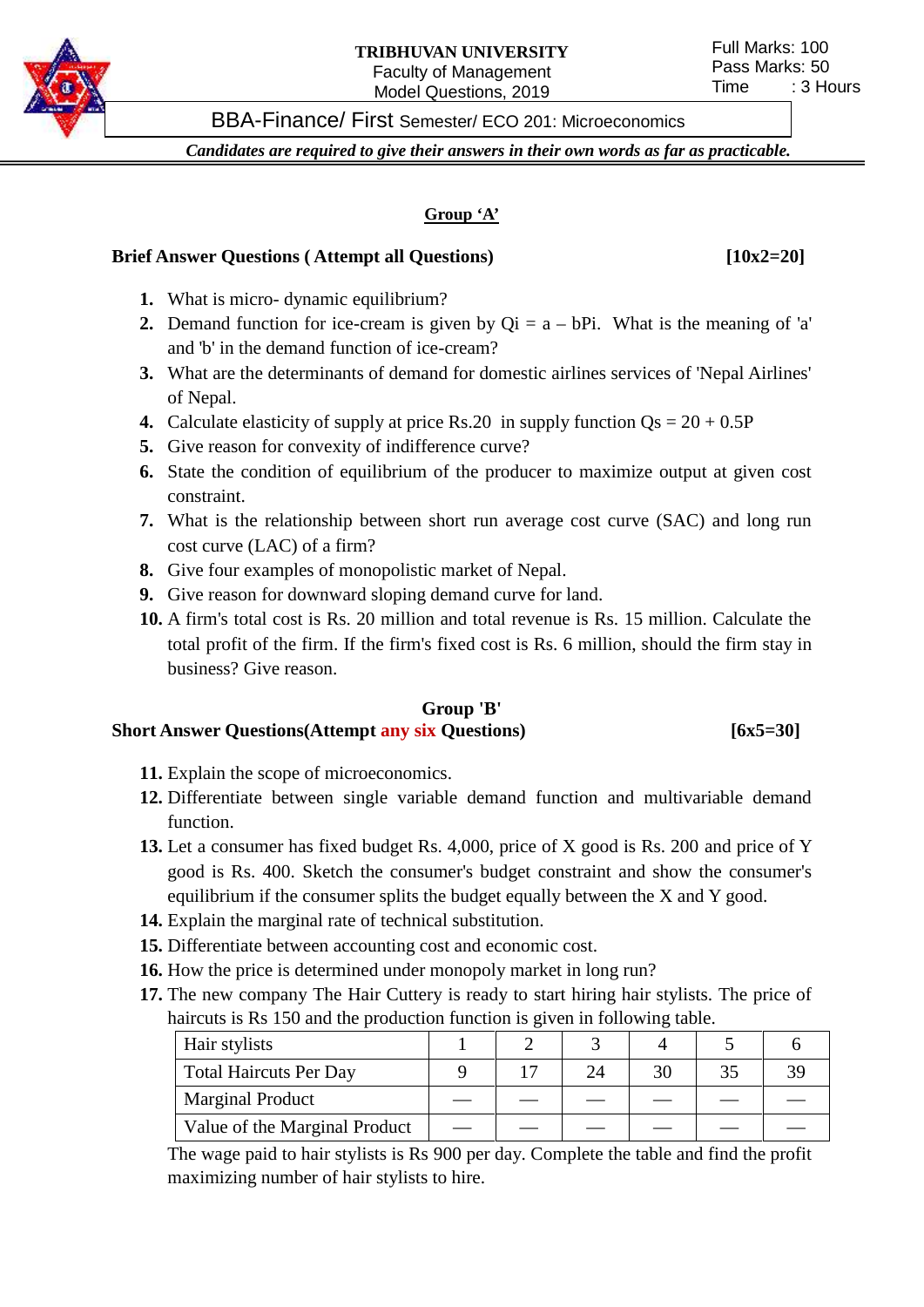# **Group 'C' Long answer Questions(Attempt Any three Questions) [3x10=30]**

- **18.** How the price effect is decomposed into income effect and substitution effect?
- **19.** Production function of a firm is  $Q = 100\sqrt{LK}$ , where L is labor and K is capital. Here, price for use of capital (r) = Rs 50, price of use of labor (w) = Rs. 40, price of the product of the firm  $(P) = \text{Rs. } 2$ , total cost outlay of the firm  $(C) = \text{Rs } 1000$ . Compute marginal productivities of two inputs and equilibrium level of labor and capital that maximize output and the maximum output and profit.
- **20.** Complete the following table of cost figures in rupees and explain the relationship between average total cost and marginal cost.

| Output           | Total<br>variable<br>cost | Total<br>cost | Average<br>variable cost | Average total<br>cost | Marginal cost |  |
|------------------|---------------------------|---------------|--------------------------|-----------------------|---------------|--|
| $\boldsymbol{0}$ | 0.00                      | 6.00          |                          |                       |               |  |
| 1                | 6.00                      |               |                          |                       |               |  |
| $\overline{2}$   |                           |               |                          | 8.00                  |               |  |
| 3                |                           | 18.40         |                          |                       |               |  |
| $\overline{4}$   |                           |               |                          |                       | 4.60          |  |
| 5                |                           |               | 4.76                     |                       |               |  |
| 6                |                           |               |                          |                       | 10.00         |  |
| $\overline{7}$   | 23.90                     |               |                          |                       |               |  |
| 8                |                           | 73.80         |                          |                       |               |  |

**21.** Why does Keynes consider interest purely monetary phenomenon? Explain in reference to liquidity preference theory of interest.

## **Group 'D'**

## **Comprehensive Answer question [1x20=20]**

**22.** Many people have addiction of smoking cigarette. Is demand for cigarettes elastic or inelastic? Are cigarettes a major need for smokers? Let smokers themselves try to answer this question. Are there any close substitutes for cigarettes? Candy? Chewing gum? Alcoholic beverages? If only these were so wonderful substitutes, we would not have so many people still smoking. In general, it is safe to say that demand for cigarettes is inelastic. How inelastic? If you are really interested, let us after a brief review of existing researches select the correct answer to the question: "Can price increase on cigarettes make quit smoking?" Yes or no?

Let's face it: now smokers have less pleasure from visiting various public places. In light of a certain discomfort that almost everywhere they go, they encounter restrictions on smoking and an inscription: «No Smoking». Yet they may further get upset that price of a pack of cigarettes has increased many times over just a few years. In these circumstances, one would assume that very large number of people has gave up smoking.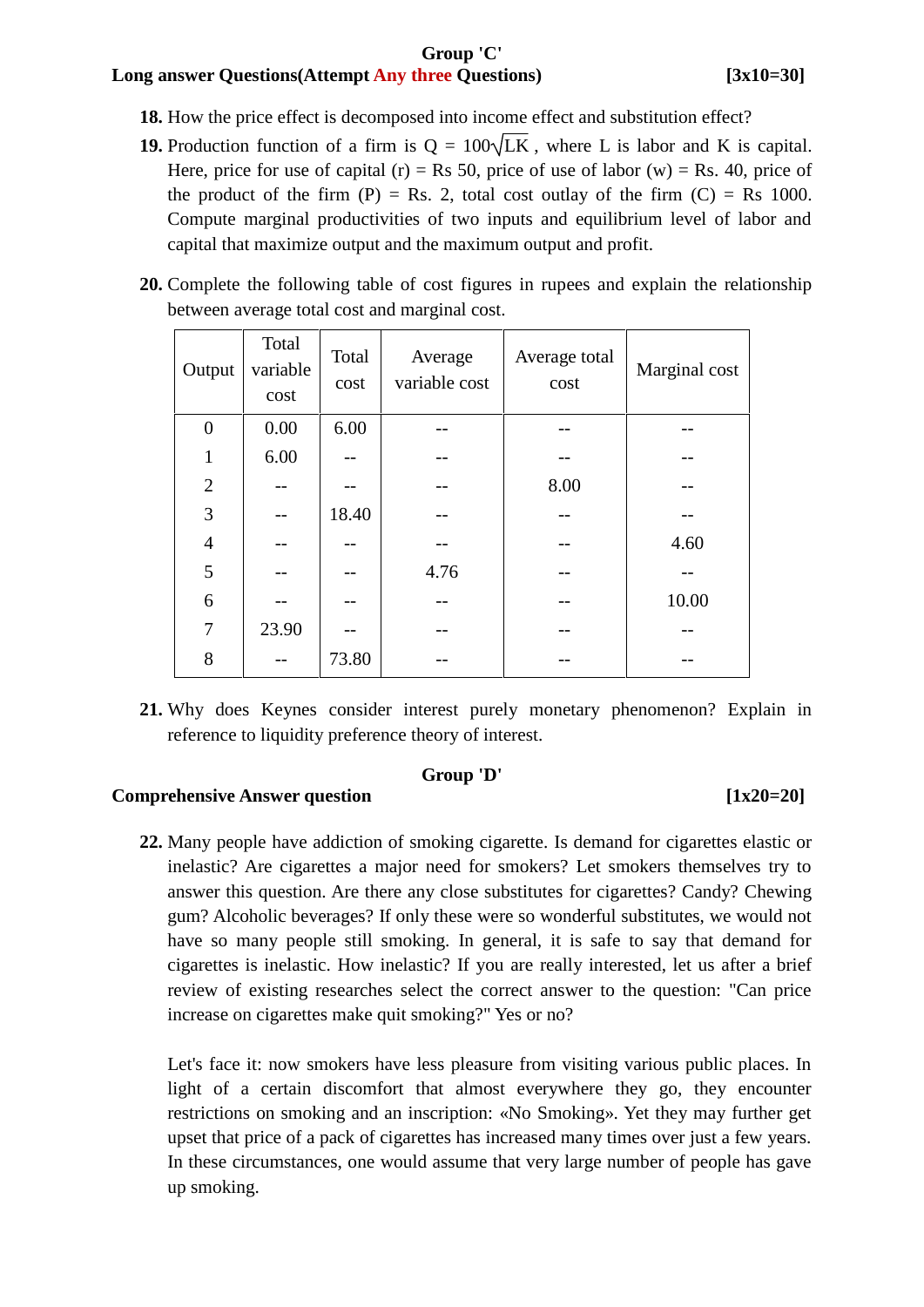However, the results of the review of the world tobacco market indicate that the market is dynamic and total production and sales of cigarettes continue to rise. Studies of renowned scientists emphasize that increase in price of cigarettes by 10% reduces consumption of cigarettes among adults by 4% in the short term, and by 7.5 % over a long period (more than five years).

Results of research of individuals who smoke, allow assessing how different groups respond to changes in price of cigarettes. Young people often smoke occasionally, do not have too much dependence on cigarettes. A study report published in Health Economics estimated the relationship between cigarette smoking and price for 34,145 respondents, aged 15–29 years. The price elasticity of smoking was inelastic and varied inversely with age: 0.83 for ages  $15-17$ , 0.52 for ages  $18-20$ , 0.37 for ages  $21-$ 23, 0.20 for ages 24–26, and 0.09 for ages 27–29. In another study, experts estimated that the elasticity of demand for cigarettes by young people was about three times higher than that for adults and ranges from 0.9 to 1.5. Thus, younger people were more likely to reduce the number of cigarettes smoked in response to increased prices.

In this regard, there is also the issue of public policy in the manufacturing of cigarettes and public health. Ministry of Health continues to remind us on every pack of cigarettes that "Smoking is Injurious to Health". Also, in newspapers, magazines and online publications we find a description of various diseases and horrible things that smoking will do to us. This is probably an effective measure to stop smoking for those consumers who care about their health and longevity.

But even more effective would be the introduction of high taxes, as there is in Canada, UK, Ireland, Denmark, Norway and some other countries. Canadian tax of \$3 per package (which is going up all the time) has helped to reduce per capita consumption by more than 50%.

### **Questions:**

- **a.** Explain the factors affecting demand for smoking. **[6]**
- **b.** Does raising price on cigarettes reduce number of smokers? Give reason **[6]**
- **c.** What are the factors that prove inelasticity of demand for cigarettes and factors that support the idea that the demand for cigarettes is elastic? Based on this information, please, substantiate your point of view. **[8]**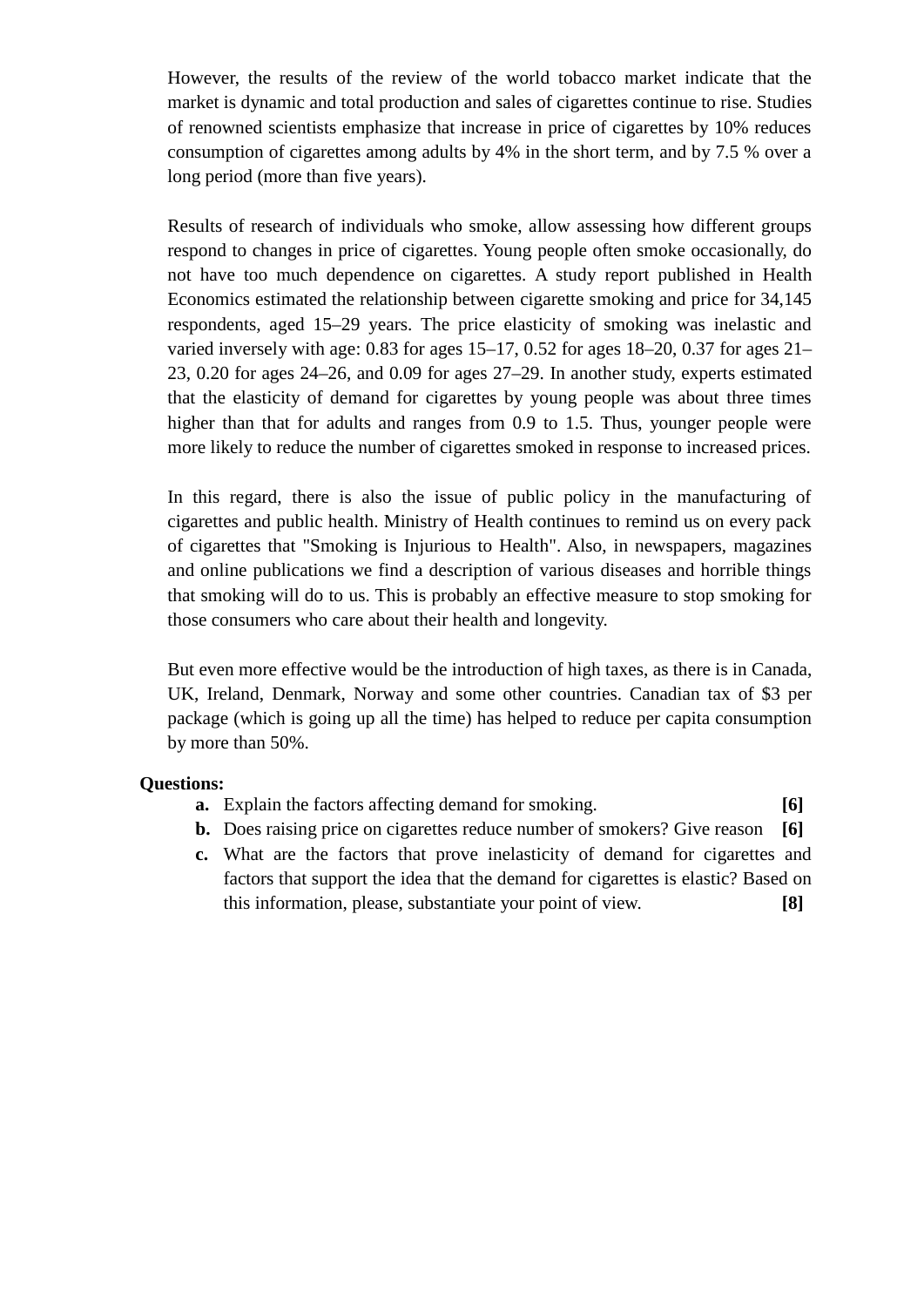

# **TRIBHUVAN UNIVERSITY**

# Faculty of Management **Model Questoins, 2019**

BBA Finance/First Semester IT 205: Fundamental to Information Technology

*Candidates are required to give their answers in their own words as far as practicable.*

#### **Group 'A' Brief Answer Questions ( Attempt All Questions) [10×2=20]**

- **1.** In which cases analog computer are more suitable than digital Computers ?
- **2.** Define source data entry devices with example.
- **3.** What is personalization of software?
- **4.** Convert  $(12AB3.32)_{16}$  into binary and octal.
- **5.** Why logical topology is also define as a signal topology?
- **6.** What is the importance of cloud Computing?
- **7.** Compare between two tier and three tier architecture
- **8.** Differentiate between passive and active attack.
- **9.** Define any two features of a Personal FIS.
- **10.** Differentiate Work sheet and Work Book.

# **Group 'B'**

### **Short Answer Questions(Attempt Any Six Questions) [6×5=30]**

- **11.** Explain any six characteristics of Computer.
- **12.** Explain how a cache memory improves the performance of Computer System.
- **13.** Explain the functions of Operating System.
- **14.** If  $A=(1011)_2$  and  $B=(101)_2$  perform A-B using 1's and 2's complement method.
- **15.** Explain the importance of Database Management System in an organization.
- **16.** Explain the elements of Multimedia.
- **17.** Explain the basic types of Network Topology.

# **Group 'C'**

### **Long Answer Questions(Attempt Any Three Questions) [ 3x10=30]**

- **18.** Illustrate and explain the Internet Architecture. Explain how the organization can be benefited by the use of internet and explain the challenges that the organization are facing because of internet.
- **19.** Explain the features of Financial Information System. Explain how the organization will achieve Competitive advantage by the use of Financial Information System?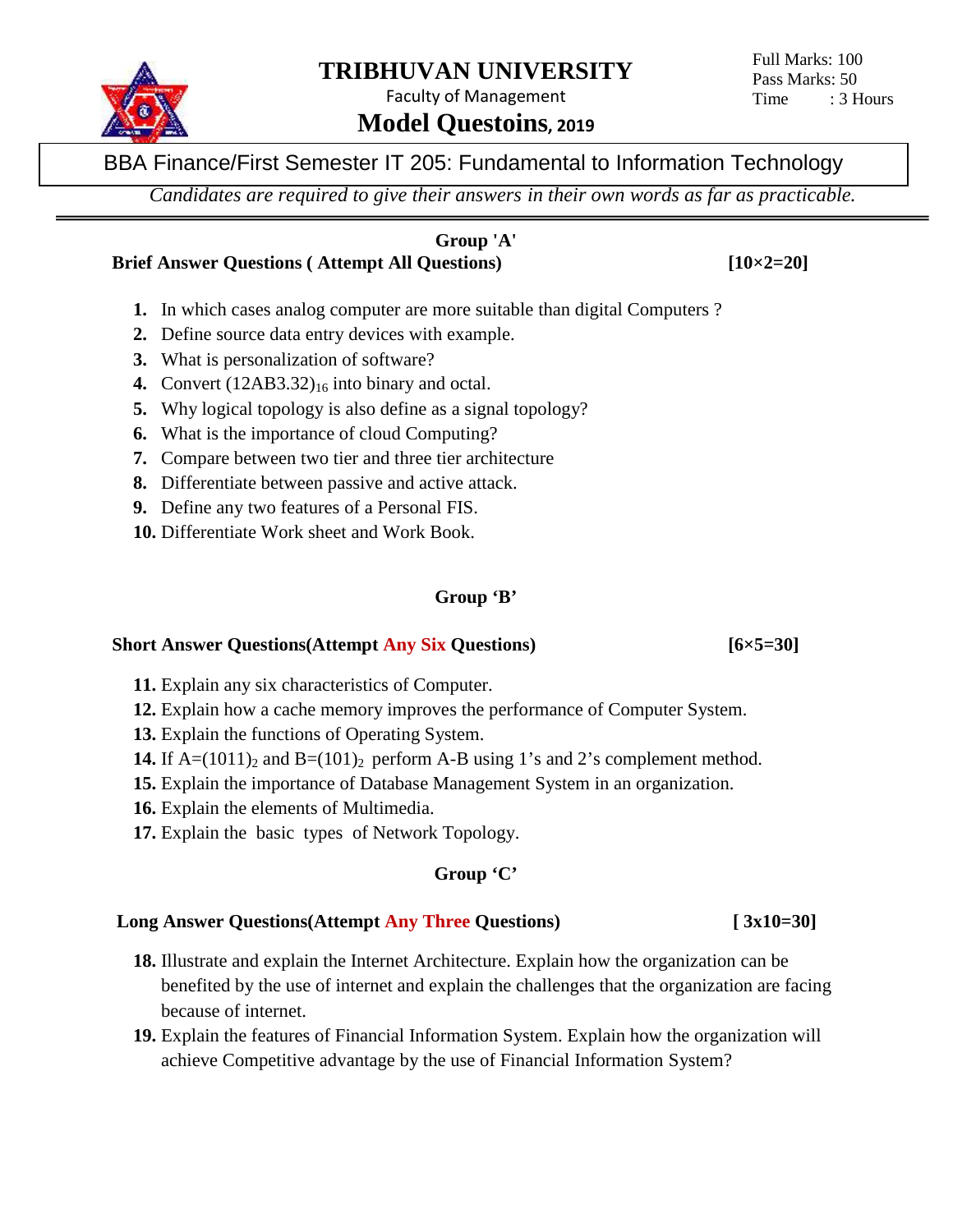- **20.** Design a Ledger Sheet which includes the fields: Name, Roll No, Marks in Five subjects, Total, Remarks, Percentage and Division. In remarks field the value will be "**PASS**" if a student obtain marks greater than or equal to 40 in all subjects other wise "**Fail**". Those students who have remarks pass will only have percentage. The division field will have value **Distinction** if student obtain more than or equal to 80 % ,**First** if student obtain more than or equal to 60 and less than 80, **Second** if the student obtain more than or equal to 50 and less than 60, **Third** if student obtain more than or equal to 40 and less than 50 otherwise **Fail .**
- **21.** Explain different types of storage devices .Also explain how they are organized in a Computer System?

## **Group 'D'**

#### **Comprehensive Answer Questions: [20]**

**1.** Read the following case carefully and answer the question that follow: **Too Many Information Systems**

X University has expanded very rapidly introducing a number of programmes and increasing student intake capacity. It has recently computerized its examination process based on some off-the-shelf software. The library had already been computerized a couple of years back using a freely distributed Library Automation System. Daily cash transactions are also handled by computers in the Finance and Accounting Division, using Financial Information System. For further improvement of efficiency, the new governing body of the University have entrusted the task of developing an MIS for the University to a Software Company.

All these developments were welcomed by a cross-section of the University Community except a few. One of them is a faculty member at the Management Science Department who commented that the University is burdening itself with too many independent information systems. According to his statements if the university implement too many Information systems it will be equally challenging to secure all of them. He adds that "studies by the Computer Security Institute and Federal Bureau of Investigation reported that approximately 90% of respondent organizations in 2016 and 2017 detected computer security breaches". According to him if the University uses too many information system there will be too many vulnerable points through which there may be possibility of active and passive attack as well as unwanted interruption, unauthorized alteration or annihilation. He strongly favored an integrated information system.

# **Question:**

Who do you favor the new governing body of the University or the Faculty of Management Science and Why? What problems are likely to creep in if the University is against you favor?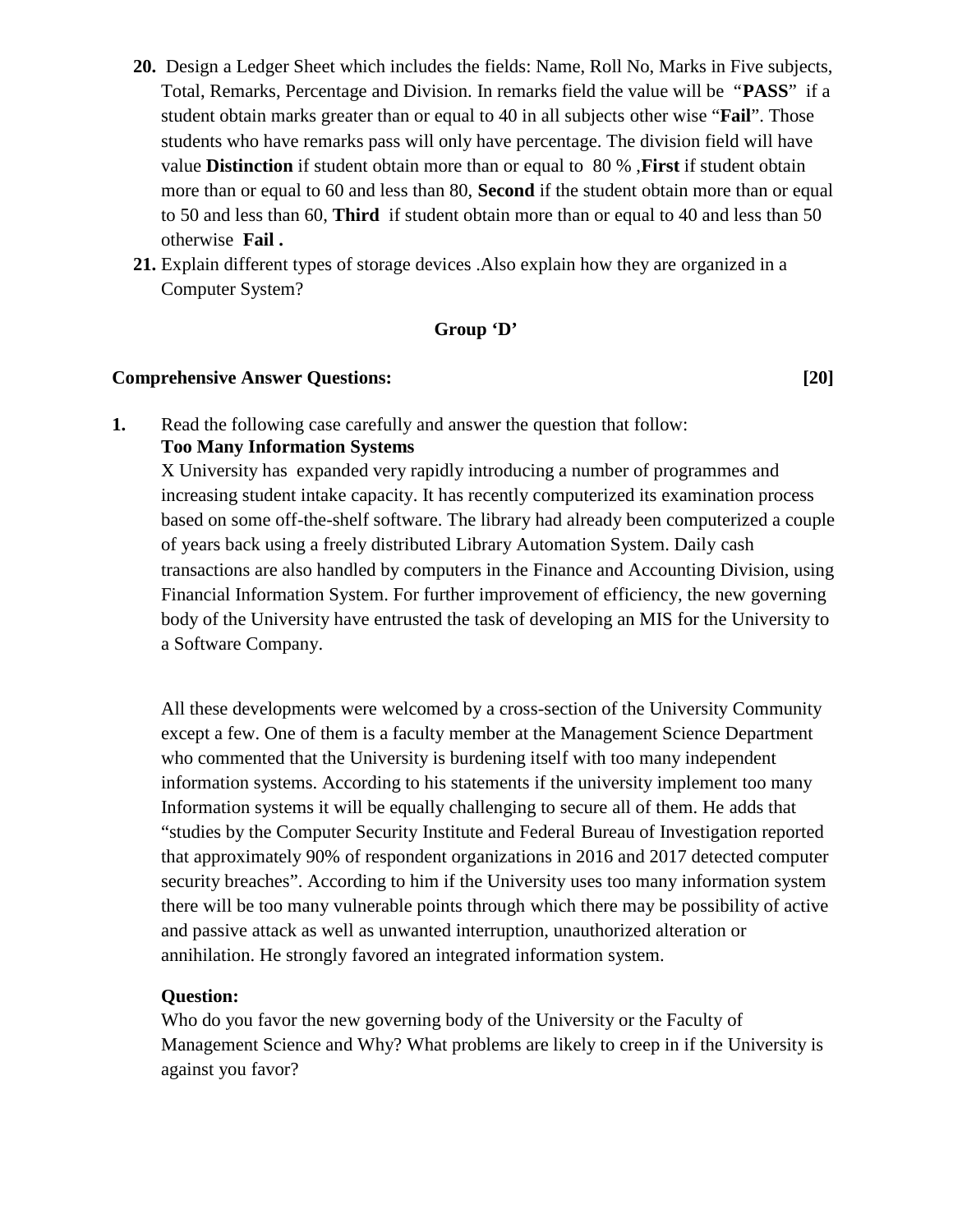

BBA-Finance/ First Semester/ Math 203: APPLIED MATHEMATICS FOR BUSINESS

## **Group A**

## **Brief Answer Questions(Attempt ALL questions) [10 × 2 = 20]**

- 1. Find the general linear form of the line whose slope intercept form is  $y = -2/3x +4$ .
- 2. The demand and supply functions for a good are given as  $Pd = 100 0.5Qd$ and  $Ps = 10 + 0.5Qs$ . Calculate the equilibrium price and quantity algebraically.
- 3. Find the domain and range of  $y = x^2 + 1$ .
- 4. For an economy the consumption function is given by  $C = 60 + 0.75$  Y. If investment in a year is Rs. 40 millions, what will be the equilibrium level of income or output? and range of  $y = x^2 + 1$ .<br>the consumption function is given by  $C = 60 + 0.75$  Y.<br>0 millions, what will be the equilibrium level of income
- 5. A firm's marginal cost function is  $MC = Q + 3Q + 8$ .  $2<sup>1</sup>$ marginal cost function is  $MC = Q + 3Q + 8$ . Find the total cost function T C if the fixed costs are 250 units of money.
- 6. Five years after purchase, a computer has a scrap value of Rs. 300. The depreciation rate is 26%. Calculate the value of the computer when it was bought five years ago. Five years after purchase, a computer has a scrap value rate is 26%. Calculate the value of the computer when if Find the area under the graph of  $y=e^{2x}$  between  $x=0$  and Determine the nature of the roots of  $x^2 + 3x + 4$
- 7. Find the area under the graph of  $y=e^{2x}$  between  $x=0$  and  $x=1$ .
- 8. Determine the nature of the roots of  $x^2 + 3x + 4 = 0$ .
- 9. Solve the following equation:  $2x + 3y = 5$  and  $5x + 7y = -3$
- 10. Integrate:  $\int (2x+3)e^{x^2+3x} dx$

#### **Group B**

#### **Short Answer Questions(Attempt Any SIX) Questions:**

- 11. Given the demand function for computers as  $P = 2400 0.5$ . i) Determine the coefficient of point elasticity of demand when  $P = 1800$  and interpret the result. ii) If<br>the price of computers increases by 12%, calculate the percentage change in the<br>quantity demanded at  $P = 1800$ .<br>i) Find the compoun the price of computers increases by 12%, calculate the percentage change in the quantity demanded at  $P = 1800$ .
- 12. i) Find the compound interest rate required for Rs. 10,000 to grow to Rs. 20,000 in six years. ii) A bank pays 7.5% interest, compounded annually. How long will it take for Rs. 10,000 to grow to Rs. 20,000?
- 13. The following table gives the payoff in (Rs.) of different actions against the states of nature.

|                                                                                                                                                                                                                                                                                                                                                                                                                                                                                                                                                                                                                                                                                                                                                                                                                                                                                                                                                                                            |             |                |                |                  | -Finance/        First Semester/        Math 203: APPLIED MATHEMATICS FOR BUSIN                                                                                                                                                                         |  |  |  |
|--------------------------------------------------------------------------------------------------------------------------------------------------------------------------------------------------------------------------------------------------------------------------------------------------------------------------------------------------------------------------------------------------------------------------------------------------------------------------------------------------------------------------------------------------------------------------------------------------------------------------------------------------------------------------------------------------------------------------------------------------------------------------------------------------------------------------------------------------------------------------------------------------------------------------------------------------------------------------------------------|-------------|----------------|----------------|------------------|---------------------------------------------------------------------------------------------------------------------------------------------------------------------------------------------------------------------------------------------------------|--|--|--|
| Candidates are required to give their answers in their own words as far as practicable.                                                                                                                                                                                                                                                                                                                                                                                                                                                                                                                                                                                                                                                                                                                                                                                                                                                                                                    |             |                |                |                  |                                                                                                                                                                                                                                                         |  |  |  |
| <b>Group A</b>                                                                                                                                                                                                                                                                                                                                                                                                                                                                                                                                                                                                                                                                                                                                                                                                                                                                                                                                                                             |             |                |                |                  |                                                                                                                                                                                                                                                         |  |  |  |
| wer Questions(Attempt ALL questions)                                                                                                                                                                                                                                                                                                                                                                                                                                                                                                                                                                                                                                                                                                                                                                                                                                                                                                                                                       |             |                |                |                  | $[10 \times 2 = 20]$                                                                                                                                                                                                                                    |  |  |  |
| d the general linear form of the line whose slope intercept form is $y = -2/3x + 4$ .<br>e demand and supply functions for a good are given as $Pd = 100 - 0.5Qd$<br>$IPs = 10 + 0.5Qs$ . Calculate the equilibrium price and quantity<br>ebraically.<br>d the domain and range of $y = x^2 + 1$ .<br>an economy the consumption function is given by $C = 60 + 0.75$ Y. If investment<br>a year is Rs. 40 millions, what will be the equilibrium level of income or output?<br>"irm's marginal cost function is MC = $Q^2$ + 3Q + 8. Find the total cost function T<br>f the fixed costs are 250 units of money.<br>e years after purchase, a computer has a scrap value of Rs. 300. The depreciation<br>e is 26%. Calculate the value of the computer when it was bought five years ago.<br>d the area under the graph of $y=e^{2x}$ between $x=0$ and $x=1$ .<br>termine the nature of the roots of $x^2 + 3x + 4 = 0$ .<br>ve the following equation: $2x + 3y = 5$ and $5x + 7y = -3$ |             |                |                |                  |                                                                                                                                                                                                                                                         |  |  |  |
| egrate: $\int (2x+3)e^{x_2+3x} dx$                                                                                                                                                                                                                                                                                                                                                                                                                                                                                                                                                                                                                                                                                                                                                                                                                                                                                                                                                         |             |                |                |                  |                                                                                                                                                                                                                                                         |  |  |  |
|                                                                                                                                                                                                                                                                                                                                                                                                                                                                                                                                                                                                                                                                                                                                                                                                                                                                                                                                                                                            |             | <b>Group B</b> |                |                  |                                                                                                                                                                                                                                                         |  |  |  |
| wer Questions (Attempt Any SIX) Questions:                                                                                                                                                                                                                                                                                                                                                                                                                                                                                                                                                                                                                                                                                                                                                                                                                                                                                                                                                 |             |                |                |                  | $[6 \times 5 = 30]$                                                                                                                                                                                                                                     |  |  |  |
| untity demanded at $P = 1800$ .<br>Find the compound interest rate required for Rs. 10,000 to grow to Rs. 20,000 in six<br>ars. ii) A bank pays 7.5% interest, compounded annually. How long will it take for<br>10,000 to grow to Rs. 20,000?<br>e following table gives the payoff in (Rs.) of different actions against the states of                                                                                                                                                                                                                                                                                                                                                                                                                                                                                                                                                                                                                                                   |             |                |                |                  | ven the demand function for computers as $P = 2400 - 0.5$ . i) Determine the<br>efficient of point elasticity of demand when $P = 1800$ and interpret the result. ii) If<br>price of computers increases by 12%, calculate the percentage change in the |  |  |  |
| ure.                                                                                                                                                                                                                                                                                                                                                                                                                                                                                                                                                                                                                                                                                                                                                                                                                                                                                                                                                                                       |             |                | States of      |                  |                                                                                                                                                                                                                                                         |  |  |  |
| Strategy                                                                                                                                                                                                                                                                                                                                                                                                                                                                                                                                                                                                                                                                                                                                                                                                                                                                                                                                                                                   |             |                |                |                  |                                                                                                                                                                                                                                                         |  |  |  |
|                                                                                                                                                                                                                                                                                                                                                                                                                                                                                                                                                                                                                                                                                                                                                                                                                                                                                                                                                                                            | S1          | S <sub>2</sub> | S <sub>3</sub> | S4               |                                                                                                                                                                                                                                                         |  |  |  |
| A <sub>1</sub>                                                                                                                                                                                                                                                                                                                                                                                                                                                                                                                                                                                                                                                                                                                                                                                                                                                                                                                                                                             | 2500        | $-100$         | 4500           | 18500            |                                                                                                                                                                                                                                                         |  |  |  |
| 24. A2                                                                                                                                                                                                                                                                                                                                                                                                                                                                                                                                                                                                                                                                                                                                                                                                                                                                                                                                                                                     | 35000 5000  |                | 45000          | $\boldsymbol{0}$ |                                                                                                                                                                                                                                                         |  |  |  |
| A3                                                                                                                                                                                                                                                                                                                                                                                                                                                                                                                                                                                                                                                                                                                                                                                                                                                                                                                                                                                         | 20000 20000 |                | $-1500$        | 1000             |                                                                                                                                                                                                                                                         |  |  |  |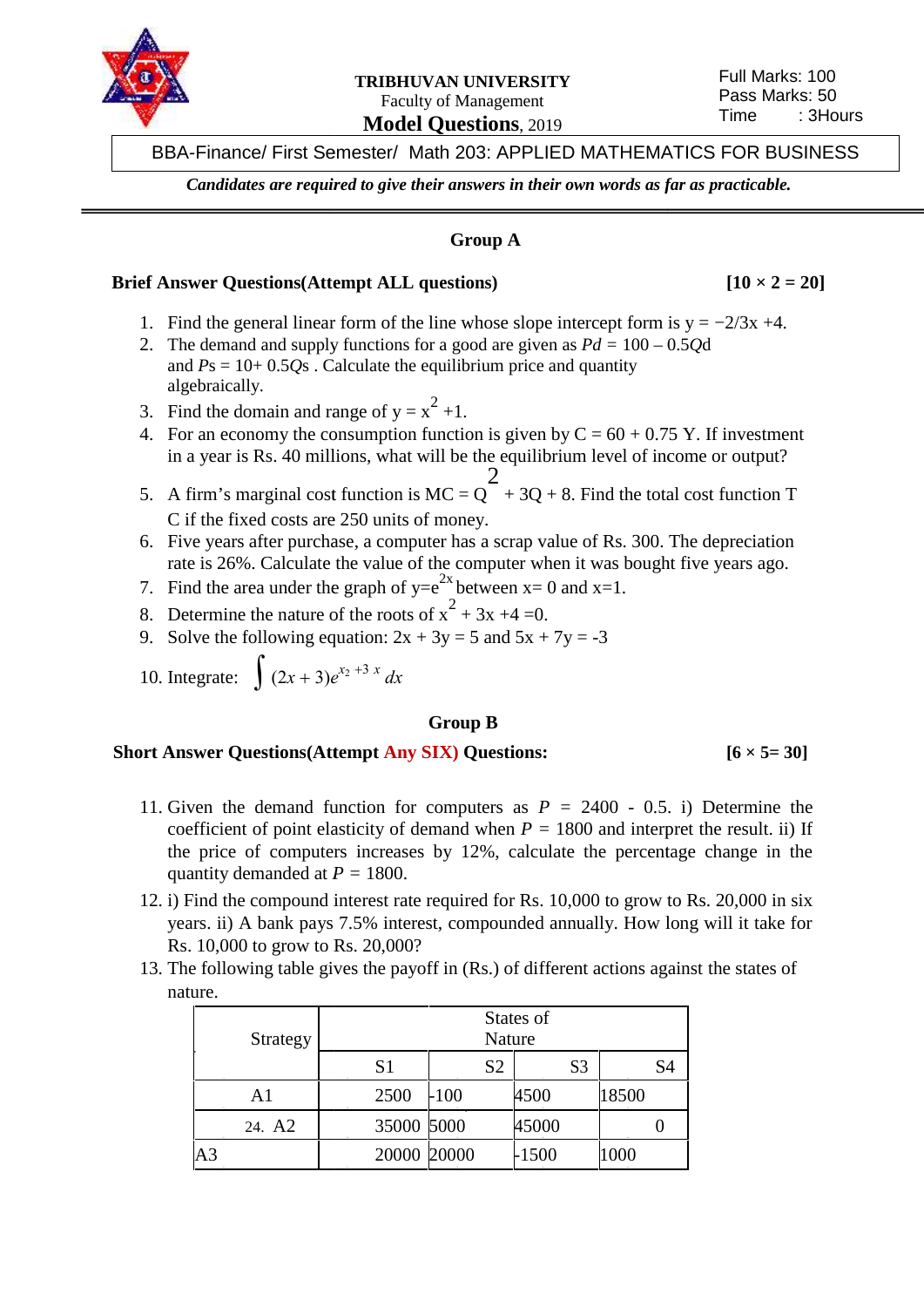Determine the optimal decision under the criteria of decision-making under uncertainty i) maximin criterion ii) maximax criterion iii) Hurwicz Criterion taking coefficient of optimism as 0.6.

- 14. Reshma wishes to mix two types of food P and Q in such a way that the vitamin contents of the mixture contain at least 8 units of vitamin A and 11 units of vitamin B. Food P costs Rs 60/kg and Food Q costs Rs 80/kg. Food P contains 3 units/kg of Vitamin A and 5 units / kg of Vitamin B while food Q contains 4 units/kg of Vitamin A and 2 units/kg of vitamin B. Formulate the linear programming problem.
- 15. The marginal cost for a product is given by the equation *MC =* 10/*Q*. (a) Write down the differential equation for total cost in terms of *Q.* (b) Find the equation of the total cost function if total costs are 500 when  $Q = 10$ .
- 16. Solve the equations:
	- a.  $2x + y z = 4$
	- b.  $x + y z = 3$
	- c.  $2x + 2y + z = 12$
- 17. a) Find the range of values for which the inequality
	- $-\frac{75}{x}$  > 15 is true, assuming that x > 0. State the solution

in words and indicate the solution on the number line.

b. A TV manufacturer plans to increase his output by 5% each month. If he is now producing 300 TVs per month, calculate, using series, (i) His monthly output in 15 months from now (ii) The month in which his output reaches 500.

## **Group C**

# **Long Answer Questions(Attempt any THREE Questions) [3 × 10= 30]**

- 18. a) How much should you pay for an annuity of £1000 a year payable in arrears for 20 years, assuming an interest rate of 6%, if you are to break even?
	- (b) How much should you pay for an annuity of £1000 a year payable in arrears quarterly for 20 years, assuming an interest rate of 6% per annum
- 19. The demand function for a good is given as  $Q = 65$  —5P. Fixed costs are £30 and each unit produced costs an additional £2.
	- a. Write down the equations for total revenue and total costs in terms of Q.
	- b. Find the break-even point(s) algebraically.
	- c. Graph total revenue and total costs on the same diagram, hence, estimate the break-even point(s).
- 20. Solve the following Linear Programming Problem using Simplex

Method. Max  $Z=2x_1 + 4x_2$ Subject to  $x_1$  $+ 2x_2$  5 x<sub>1</sub>  $+ x<sub>2</sub> 4 And$  $x_1, x_2 \quad 0$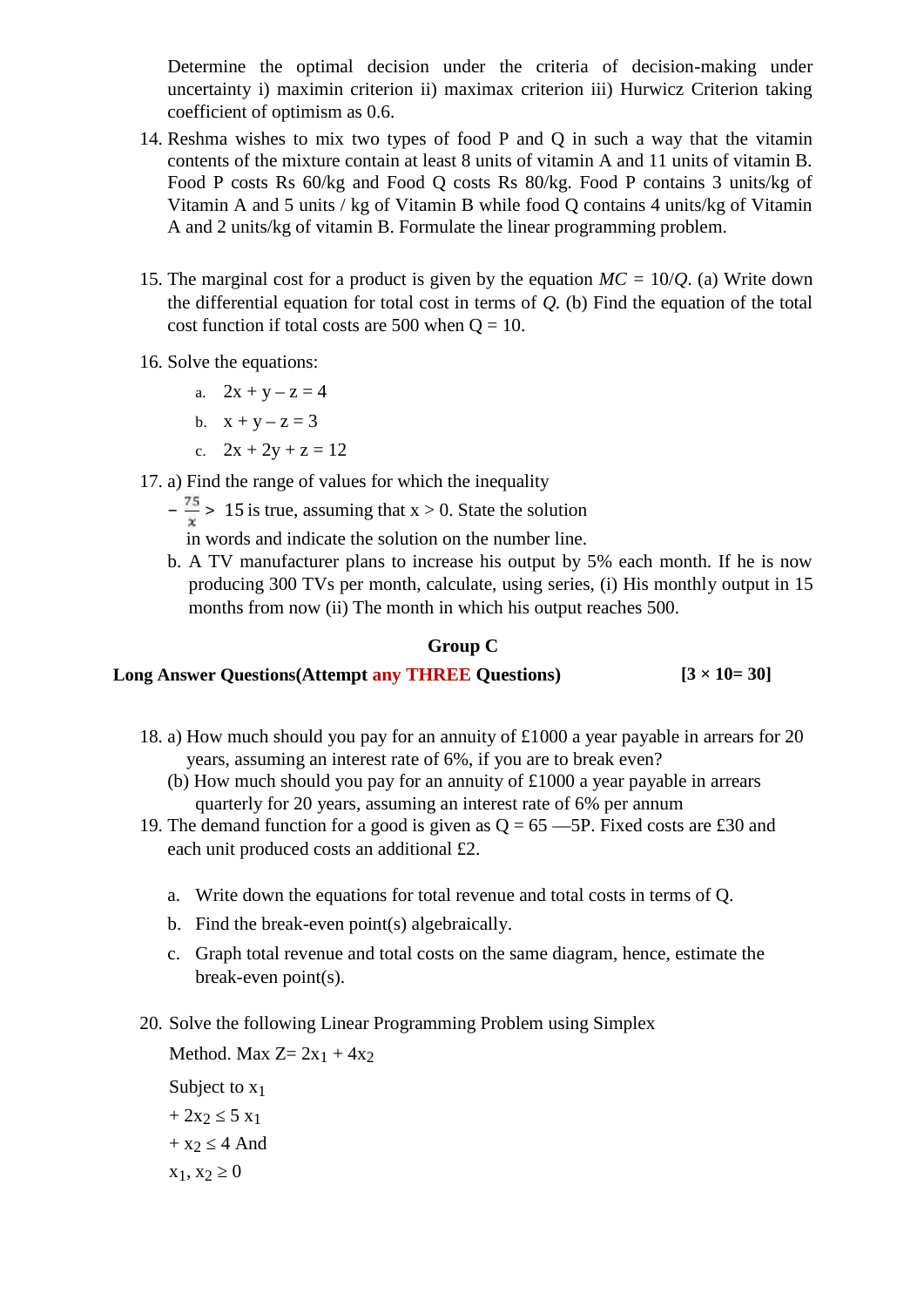21. The demand and supply curves for a good are given respectively by the equations  $P = 300 e^{-0.2Q}$  and  $P = 2 e^{-0.8Q}$ 

- (a) Find the equilibrium price and quantity.
- (b) Calculate consumer surplus and producer surplus at equilibrium.

#### **Group D**

#### **Comprehensive Answer Questions: [ 20]**

22. A hotel charges different prices for the same meal in two different markets. The demand function in each market is given by the respective equations

P1= 50 - 40, and P2=80 -3Q2

The company's cost function is given by the equation

TC=  $120+8Q$  where  $Q = Q1 + Q2$ 

- (a) For each market, write down the marginal revenue and marginal cost. **[4]**
- (b) Determine the price and quantity at which profit is maximized. Calculate the overall profit from the two markets. **[6]**
- (c) If price discrimination is declared illegal, what price should the company charge to maximize profits? Calculate the overall profit. How does it compare with the profit made under price discrimination? **[6]**
- (d) With sketch show that MC=MR is a necessary but not sufficient condition for maximum profit **[4]**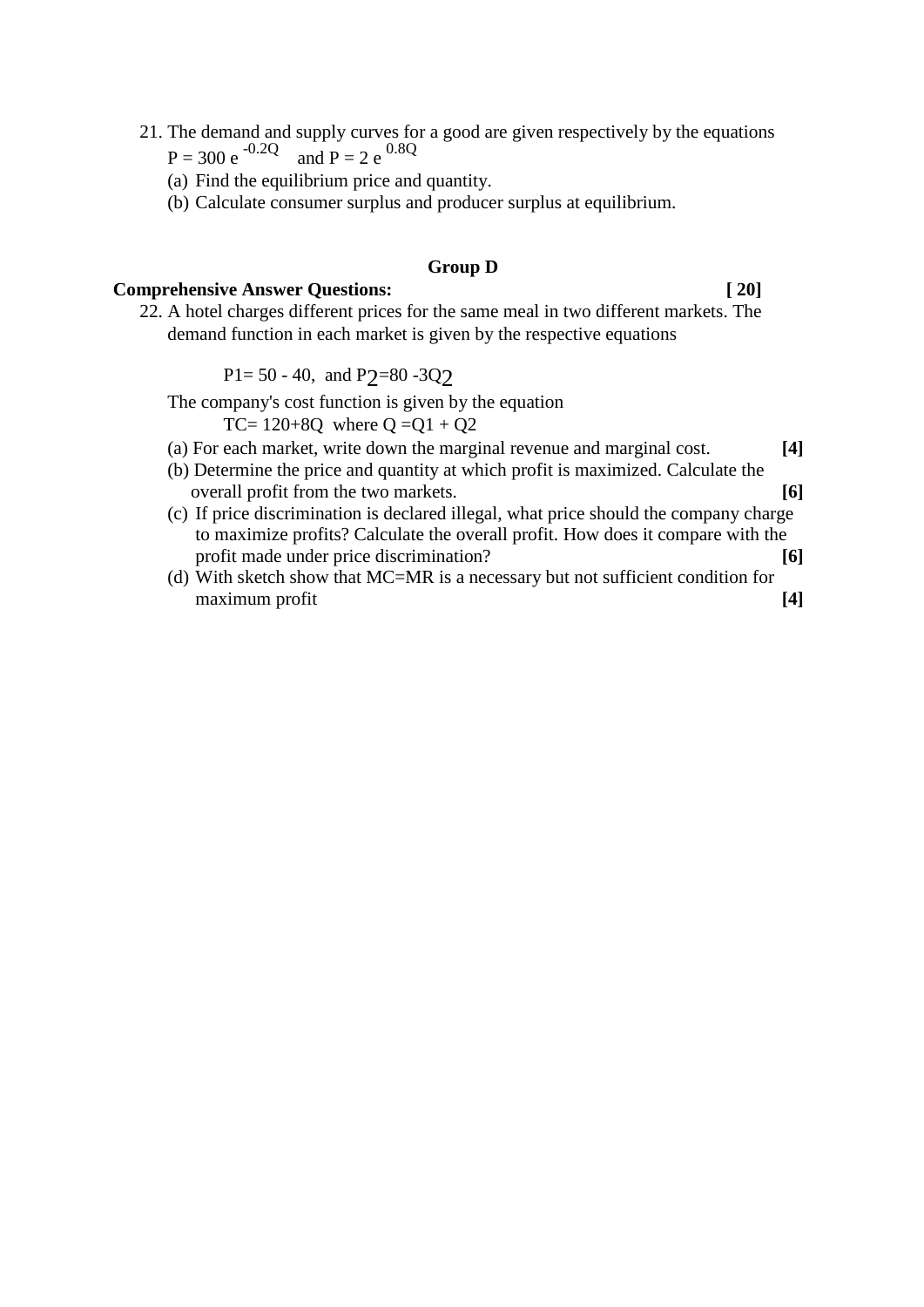**TRIBHUVAN UNIVERSITY** Faculty of Management Model Question, 2019

Full Marks: 100 Pass Marks: 50 Time : 3 Hours

BBA-Finance/ First Semester/ MGT 201: Principles of Management

*Candidates are required to give their answers in their own words as far as practicable.*

**Group A**

# **Brief Answer Questions( Attempt all Questions) [10X2=20]**

- 1. Introduce the term 'Business Ethics'.
- 2. Point out basic philosophy of Bureaucracy?
- 3. What do you mean by "Staff Authority"?
- 4. Point out the experiments of Hawthorne study?
- 5. Differentiate group with work team.
- 6. Define non-programmed decision and mention in what circumstances is it made?
- 7. Introduce "Autocratic Style" of leadership
- 8. Clarify the concept of supply chain management.
- 9. What do you mean by Organizational Development (OD).
- 10. Define strategic planning and mention the authority who formulate it.

# **Group B**

# **Short Answer Questions (Attempt Any Six Questions) [6X5=30]**

- 11. Define planning and explain the tools for planning.
- 12. Explain the psychological and organizational barriers to effective communication.
- 13. Define management and explain the functions of management.
- 14. What are managerial roles? Explain interpersonal and informational roles as classified by Henry Mintzberg.
- 15. What is decision making? Explain different conditions of decision making.
- 16. What is delegation of authority? How can it differentiate with decentralization of authority.
- 17. Define control. Explain the process of effective control.

# **Group C**

# **Long Answer questions Attempt (Any three) Questions [3 x10=30]**

- 18. Define management and compare "Two factor Theory" of behavioral perspective with Need Hierarchy Theory.
- 19. Organization design is the base for differentiation and integration of organizational activities. In light if this explain the emerging issues in organizational design.
- 20. Give the concept of Total Quality Management (TQM) and explain the principles Total Quality Management
- 21. Introduce the concept of organizational Development (OD) intervention. Explain the way outs of OD intervention.